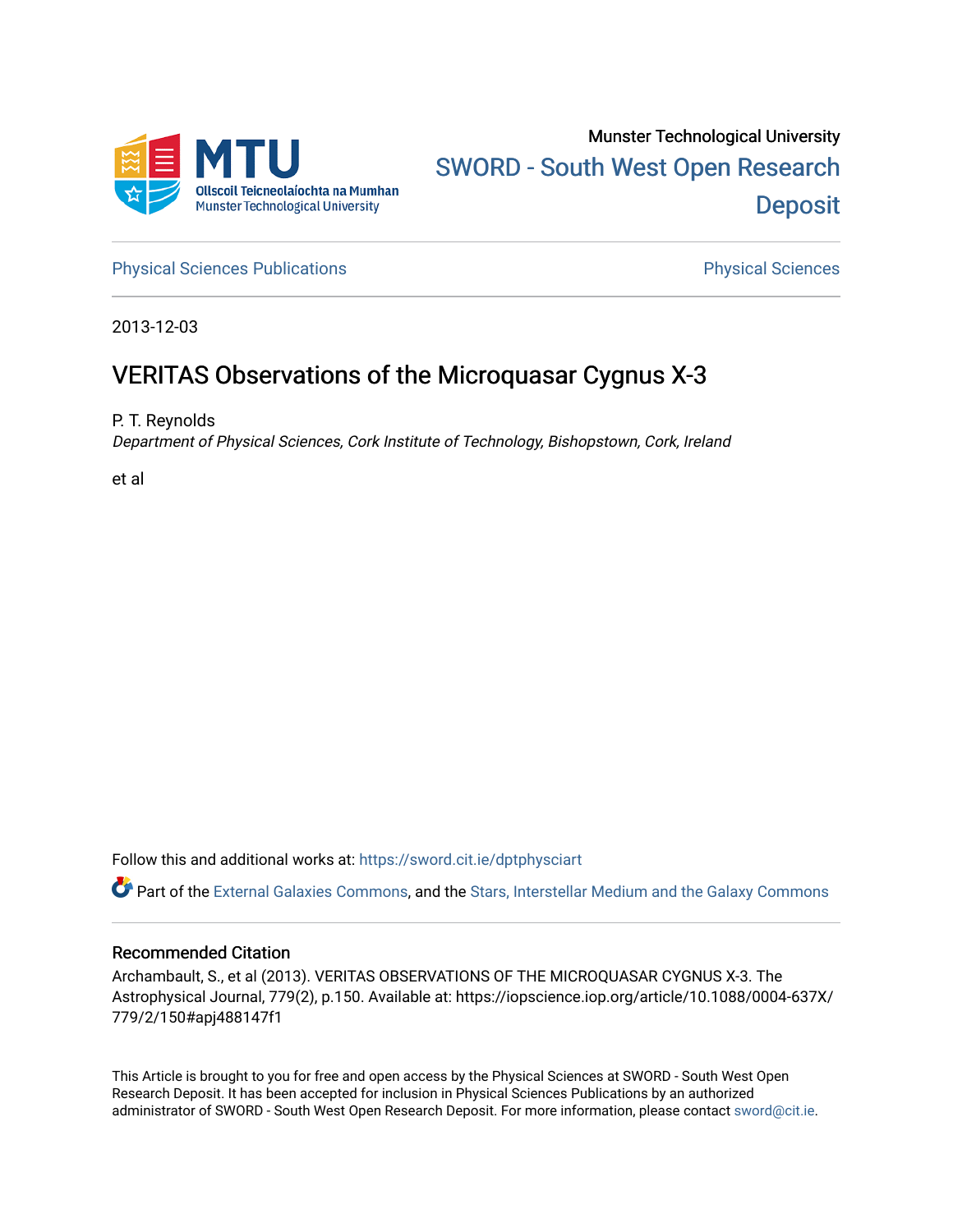## VERITAS OBSERVATIONS OF THE MICROQUASAR CYGNUS X-3

S. ARCHAMBAULT<sup>1</sup>, M. BEILICKE<sup>2</sup>, W. BENBOW<sup>3</sup>, K. BERGER<sup>4</sup>, R. BIRD<sup>5</sup>, A. BOUVIER<sup>6</sup>, J. H. BUCKLEY<sup>2</sup>, V. BUGAEV<sup>2</sup>, K. BYRUM<sup>7</sup>,

M. CERRUTI<sup>3</sup>, X. CHEN<sup>8,9</sup>, L. CIUPIK<sup>10</sup>, M. P. CONNOLLY<sup>11</sup>, W. CUI<sup>12,[33](#page-2-0)</sup>, C. DUKE<sup>13</sup>, J. DUMM<sup>14</sup>, M. ERRANDO<sup>15</sup>, A. FALCONE<sup>16</sup>,

S. Federici<sup>8,9</sup>, Q. Feng<sup>12</sup>, J. P. Finley<sup>12</sup>, L. Fortson<sup>14</sup>, A. Furniss<sup>6</sup>, N. Galante<sup>3</sup>, G. H. Gillanders<sup>11</sup>, S. Griffin<sup>1</sup>,

S. T. Griffiths<sup>17</sup>, J. Grube<sup>10</sup>, G. Gyuk<sup>10</sup>, D. Hanna<sup>1</sup>, J. Holder<sup>4</sup>, G. Hughes<sup>9</sup>, T. B. Humensky<sup>18</sup>, P. Kaaret<sup>17</sup>,

M. KERTZMAN<sup>19</sup>, Y. KHASSEN<sup>5</sup>, D. KIEDA<sup>20</sup>, H. KRAWCZYNSKI<sup>2</sup>, M. J. LANG<sup>11</sup>, A. S. MADHAVAN<sup>21</sup>, G. MAIER<sup>9</sup>,

P. Majumdar<sup>22,23</sup>, S. McArthur<sup>24</sup>, A. McCann<sup>25</sup>, P. Moriarty<sup>26</sup>, R. Mukherjee<sup>15</sup>, D. Nieto<sup>18</sup>, A. O'Faoláin de Bhróithe<sup>5</sup>,

R. A. Ong<sup>22</sup>, A. N. Otte<sup>27</sup>, D. Pandel<sup>28</sup>, N. Park<sup>24</sup>, J. S. Perkins<sup>29</sup>, M. Pohl<sup>8,9</sup>, A. Popkow<sup>22</sup>, H. Prokoph<sup>9</sup>, J. Quinn<sup>5</sup>,

K. RAGAN<sup>1</sup>, J. RAJOTTE<sup>1</sup>, L. C. REYES<sup>30</sup>, P. T. REYNOLDS<sup>31</sup>, G. T. RICHARDS<sup>27</sup>, E. ROACHE<sup>3</sup>, G. H. SEMBROSKI<sup>12</sup>, F. SHEIDAEI<sup>20</sup>,

A. W. Smith<sup>20</sup>, D. Staszak<sup>1</sup>, I. Telezhinsky<sup>8,9</sup>, M. Theiling<sup>12</sup>, J. V. Tucci<sup>12</sup>, J. Tyler<sup>1</sup>, A. Varlotta<sup>12,[33](#page-2-0)</sup>, S. Vincent<sup>9</sup>,

S. P. WAKELY<sup>24</sup>, T. C. WEEKES<sup>3</sup>, A. WEINSTEIN<sup>21</sup>, D. A. WILLIAMS<sup>6</sup>, B. ZITZER<sup>7</sup>

(The VERITAS Collaboration)

**AND** 

M. L. McCollough<sup>32</sup>

(SMITHSONIAN ASTROPHYSICAL OBSERVATORY)<br>
<sup>1</sup> Physics Department, McGill University, Montreal, QC H3A 2T8, Canada<br>
<sup>2</sup> Department of Physics, Washington University, St. Louis, MO 63130, USA<br>
<sup>3</sup> Fred Lawrence Whipple Obser

<sup>11</sup> School of Physics, National University of Ireland Galway, University Road, Galway, Ireland<br><sup>12</sup> Department of Physics, Purdue University, West Lafayette, IN 47907, USA; [avarlott@purdue.edu,](mailto:avarlott@purdue.edu) [cui@purdue.edu](mailto:cui@purdue.edu)<br><sup>13</sup> Depart

<sup>20</sup> Department of Physics and Astronomy, University of Utah, Salt Lake City, UT 84112, USA <sup>21</sup> Department of Physics and Astronomy, Iowa State University, Ames, IA 50011, USA

<sup>22</sup> Department of Physics and Astronomy, University of California, Los Angeles, CA 90095, USA<br><sup>23</sup> Saha Institute of Nuclear Physics, Kolkata 700064, India<br><sup>24</sup> Enrico Fermi Institute, University of Chicago, Chicago, IL

 $^{30}$  Physics Department, California Polytechnic State University, San Luis Obispo, CA 94307, USA<br>
<sup>31</sup> Department of Applied Physics and Instrumentation, Cork Institute of Technology, Bishopstown, Cork, Ireland<br>
<sup>32</sup> Sm

*Received 2013 July 22; accepted 2013 October 28; published 2013 December 3*

#### ABSTRACT

We report results from TeV gamma-ray observations of the microquasar Cygnus X-3. The observations were made with the Very Energetic Radiation Imaging Telescope Array System (VERITAS) over a time period from 2007 June 11 to 2011 November 28. VERITAS is most sensitive to gamma rays at energies between 85 GeV and 30 TeV. The effective exposure time amounts to a total of about 44 hr, with the observations covering six distinct radio*/* X-ray states of the object. No significant TeV gamma-ray emission was detected in any of the states, nor with all observations combined. The lack of a positive signal, especially in the states where GeV gamma rays were detected, places constraints on TeV gamma-ray production in Cygnus X-3. We discuss the implications of the results.

*Key words:* acceleration of particles – binaries: close – gamma rays: stars – X-rays: individual (Cygnus X-3)

*Online-only material:* color figures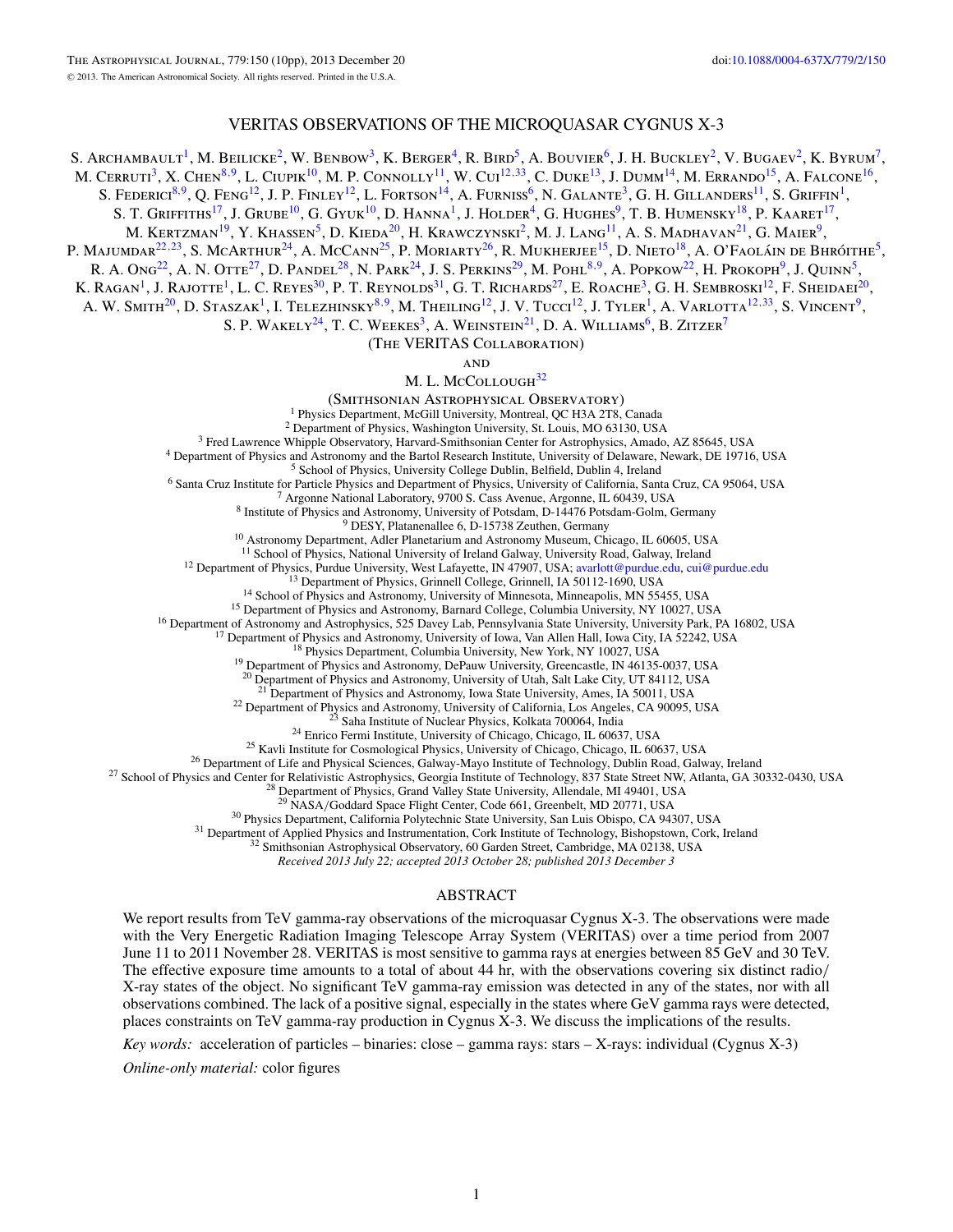## 1. INTRODUCTION

<span id="page-2-0"></span>Cygnus X-3 was among the first X-ray sources to be discovered in the early days of X-ray astronomy. It lies in the Galactic plane, at a distance between 7 kpc and 10 kpc (Predehl et al. [2000;](#page-10-0) Ling et al. [2009\)](#page-10-0). It is a high-mass X-ray binary, with the companion star appearing to show the spectral characteristics of a Wolf–Rayet star (van Kerkwijk et al. [1996\)](#page-10-0). The nature of the compact object is still being debated. Cygnus X-3 is known to produce intense radio flares, making it at times one of the brightest transient Galactic radio sources. The radio flares can last from a few days to several weeks. Relativistic jets have been seen during major flares (*Sν >* 10 Jy at 15 GHz; Mioduszewski et al. [2001;](#page-10-0) Miller-Jones et al. [2004\)](#page-10-0), with an inclination to the line of sight of  $\lesssim$ 14°. This makes Cygnus X-3 analogous to the extragalactic blazars, which constitute a major population of known TeV gamma-ray emitters. With an orbital period of only 4.8 hr, the compact object is thought to be enshrouded in the wind of the Wolf–Rayet star.

Cygnus X-3 has long been a prominent target for gammaray observations. Initially, there was contradictory evidence for gamma-ray emission at GeV energies: SAS-2 found a periodic signal (Lamb et al. [1977\)](#page-10-0), while COS-B could not confirm it (Bennett et al. [1977\)](#page-10-0). Then, numerous claims of detection of Cygnus X-3 were made in the early days of ground-based gamma-ray experiments, spanning the TeV to PeV energy range (see discussions by Weekes [1992](#page-10-0) and Ong [1998\)](#page-10-0). The claims were subsequently disputed by a critical analysis of the observations (Chardin & Gerbier [1989\)](#page-10-0). In subsequent years, Cygnus X-3 was observed with more sensitive groundbased instruments, including Whipple (O'Flaherty et al. [1992\)](#page-10-0), CASA-MIA (Borione et al. [1997\)](#page-10-0), HEGRA (Schilling et al.  $2001$ ), and MAGIC (Aleksić et al.  $2010$ ), but was not detected. At GeV energies, EGRET*/CGRO* found a gamma-ray source (2EG J2033+4112) that is consistent with the position of Cygnus X-3 (although the position error circle is quite large), but with no evidence for orbital modulation (Mori et al. [1997\)](#page-10-0). The source has now been detected at GeV energies, with high confidence, independently with *AGILE* (Tavani et al. [2009\)](#page-10-0) and *Fermi* LAT (Abdo et al. [2009\)](#page-10-0). Moreover, the orbital modulation of the gamma-ray emission has also been seen (Abdo et al. [2009\)](#page-10-0).

In X-ray binaries, gamma rays may be produced by Compton upscattering of photons, from either the companion star or the accretion disk or both, by relativistic electrons accelerated in the jets of a stellar-mass black hole or in the shocked wind of a pulsar. Detailed models have been constructed for gamma-ray production and attenuation in the jets. In the case of Cygnus X-3, the close proximity  $(R_d \approx 3 \times 10^{11} \text{ cm})$ , high temperature ( $T_* \sim 10^5$  K), and high luminosity ( $L_* \sim 10^{30}$  $10^{39}$  erg s<sup>-1</sup>) of the Wolf–Rayet star may result in the efficient Compton upscattering of stellar photons to produce gamma rays, as well as in the attenuation of the gamma rays via *γ γ* pair production (Bednarek [2010\)](#page-10-0). Whether Cygnus X-3 appears as a TeV gamma-ray emitter would depend on the competition between the production and attenuation processes. Theoretically, certain circumstances would favor TeV emission. These typically involve emitting regions at large perpendicular distances ( $H \gtrsim 10 R_d$ ) from the orbital plane and orbital phases around the inferior conjunction (Bednarek [2010\)](#page-10-0). At lower (GeV) energies, the attenuation optical depth is much reduced, so the observed orbital modulation may be mainly associated with the production process (Dubus et al. [2010;](#page-10-0) Bednarek [2010\)](#page-10-0). Alternatively, gamma rays may also be produced by the decay of  $\pi^0$  particles, which result from the *p p* collisions between the relativistic protons in the jets and the cold protons of the dense anisotropic stellar wind of the Wolf–Rayet star (Romero et al. [2003\)](#page-10-0).

Cygnus X-3 is a persistent radio source. Its radio flux may vary by four orders of magnitude. Based on the long-term monitoring of the source with the Green Bank Interferometer, four radio states were identified (Waltman et al. [1994\)](#page-10-0): quiescent state (60–140 mJy), minor flaring state ( $\lesssim$ 1 Jy), quenched state (-30 mJy), and intermediate*/*major flaring state (*>*1 Jy). The major flaring state seems to follow the quenched state. The radio emission was subsequently found to be correlated with the hard X-ray emission (McCollough et al. [1999\)](#page-10-0). The correlation is complex and varies with the state that the source is in: it is negative (anti-correlation) in the quiescent state but turns positive in the major flaring and quenched states. No apparent correlation has been observed in the minor flaring state. The radio emission is also correlated with the soft X-ray emission in certain states (Hjalmarsdotter et al. [2008\)](#page-10-0). This is expected because it is known that the soft and hard X-ray fluxes of Cygnus X-3 are generally (but not always) anti-correlated (Choudhury et al. [2002;](#page-10-0) Hjalmarsdotter et al. [2008\)](#page-10-0). Based on the correlated radio*/*X-ray properties of the source, Szostek et al. [\(2008\)](#page-10-0) refined and expanded the definitions of the states. The new radio*/*X-ray states are now referred to as the *quiescent*, *minorflaring*, *suppressed*, *quenched*, *major-flaring*, and *post-flaring* states.

The *AGILE* and *Fermi*-LAT observations have shown that the gamma-ray emission from Cygnus X-3 is not steady but episodic. A careful examination of the gamma-ray activities of the source has revealed that gamma-ray production appears to be associated with transitions into or out of the radio *quenched* state (Koljonen et al. [2010\)](#page-10-0). During a transition, the X-ray spectrum of the source becomes dominated by a soft X-ray component (with only a weak power-law component) as its radio flux goes down. For this reason, these time periods are now also referred to as the hypersoft state (Koljonen et al. [2010\)](#page-10-0). As such, the line between the hypersoft state and *quenched* state is not always very clear in practice. Observationally, the hypersoft state is associated with major radio flares and, sometimes, the formation of jets (Koljonen et al. [2010\)](#page-10-0). The latter might be the site of gamma-ray production. This signifies the importance of the hypersoft state to our understanding of Cygnus X-3 as a gammaray emitter. Unfortunately, the hypersoft state is very short in duration (lasting for  $\lesssim$ 4–5 days), compared with other states, so it is often challenging to catch it with sensitive instruments of small field of view (FOV).

In this work, we carried out a systematic search for gamma rays from Cygnus X-3 at TeV energies with the Very Energetic Radiation Imaging Telescope Array System (VERITAS). The availability of the contemporaneous radio*/*X-ray observations of the source made it possible to extend the search to individual radio*/*X-ray states, particularly to the hypersoft state.

### 2. VERITAS OBSERVATIONS

VERITAS is a ground-based gamma-ray telescope array located at the Fred Lawrence Whipple Observatory in southern Arizona in the United States. It consists of four 12 m imaging atmospheric Cerenkov telescopes, each with 499-pixel cameras, designed to detect the faint flashes of Cerenkov light from air showers initiated in the atmosphere by TeV gamma rays or

 $\overline{33}$  Authors to whom any correspondence should be addressed.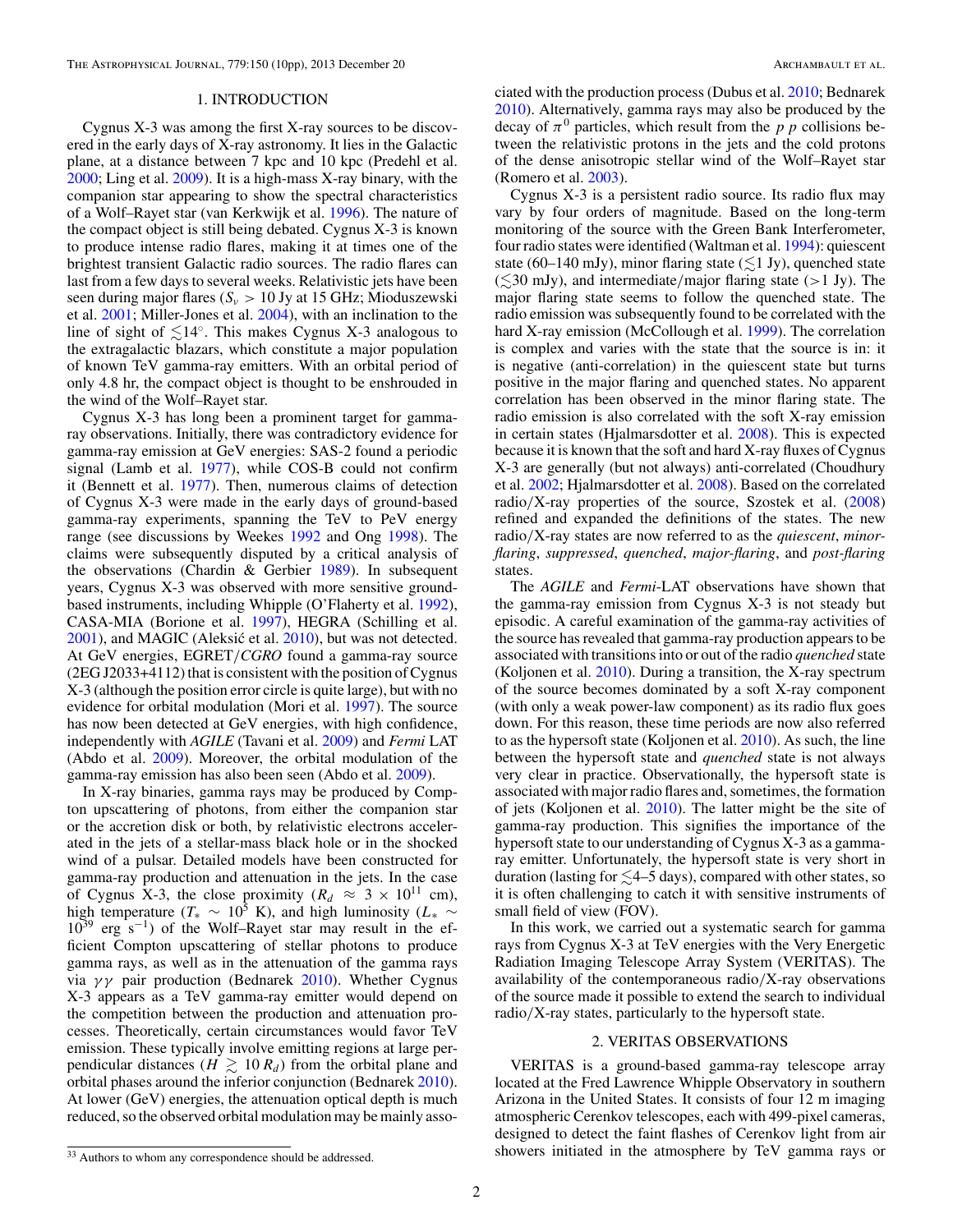cosmic rays. VERITAS can detect gamma rays in the energy range from 85 GeV to 30 TeV, with a maximum effective area of approximately  $10^5$  m<sup>2</sup>. The energy resolution is about 15%–25%. At 1 TeV, the angular resolution is better than 0*.* ◦1 for an individual gamma event (68% containment level). The pointing accuracy of VERITAS is <50". VERITAS has an FOV of about 3°.5 in angular diameter. In the summer of 2009, one of the four telescopes of the array was relocated to a different position, increasing the overall sensitivity of the array by about 30%. After the relocation, VERITAS is capable of detecting sources at the flux level of 1% of the Crab Nebula with a ∼25 hr exposure (Holder et al. [2011\)](#page-10-0).

For this work, we used data from observations conducted between 2007 June 11 and 2011 November 28. The observations were conducted under varying weather and other conditions. The design of VERITAS also allows observations to be conducted under partial moonlight. To mitigate the night sky background fluctuations caused by the moonlight, the triggering threshold is increased in the camera photomultiplier tubes, which leads to a higher energy threshold. The triggering threshold in the photomultiplier tubes sets the first step in event discrimination in the telescope array. We carefully examined the data and included all of the observations that we believe can lead to reliable results. The total exposure time amounts to about 44 hr. More detailed information on the observations is shown in Table [1.](#page-4-0)

The reduction of VERITAS data consists of multiple steps, including rejection of substandard data, flat fielding, pedestal subtraction, pulse integration, image cleaning, parameterization of events, stereo reconstruction of shower direction and impact parameter, and gamma-ray*/*cosmic-ray separation. Briefly, the data from each participating telescope are first filtered for bad weather or issues with data acquisition and are then charge integrated, pedestal subtracted, and gain corrected. Each resulting image is cleaned and characterized to derive the moments of the light distributions (Hillas [1985\)](#page-10-0). The images of the same air shower from all participating telescopes are used to reconstruct the direction and impact parameter of the shower (see, e.g., Krawczynski et al. [2006\)](#page-10-0). This step requires characterizable images from three or more telescopes. In addition, to separate the gamma-ray events from the cosmic-ray events, we applied selection criteria (based on the energy and geometry of the events) to the events that survived the previous steps. The post-selection energy threshold is about 220 GeV at a 10 $\degree$  zenith angle and 450 GeV at a 40 $\degree$  zenith angle, which correspond approximately to the lowest and highest zenith angle of our data set, respectively. More details about VERITAS, the calibration procedure, and the analysis technique can be found in Acciari et al. [\(2008\)](#page-10-0).

The VERITAS observation set was the product of different observation modes: it was composed of wobble-mode data on Cygnus X-3, wobble-mode data taken on the TeV gammaray source TeV J2032+4130 (Aharonian et al. [2005\)](#page-10-0), which is  $\sim$ 30' from Cygnus X-3, and data from tracking mode on the mid-point position between Cygnus X-3 and TeV J2032+4130. In wobble mode, the telescopes are pointed such that the source is always located at a fixed offset (0.5), alternately to the north, south, east, and west of the camera center, for an unbiased estimation of the FOV background of the source region. In tracking mode, the telescopes were pointed alternatively to the east and west of the mid-point position between Cygnus X-3 and TeV J2032+4130. Due to the mixture of different observing modes, the data analysis used the ring background model (Berge et al. [2007\)](#page-10-0). Briefly, the background estimate is derived for a

trial source position from an annulus around the source region, which is dependent on the selection criteria. Due to the different offsets of the ring points with respect to the camera center as compared to the source position, a relative event rate, or *acceptance*, correction needs to be applied to normalize the background rate. Any gamma-ray source in the FOV needs to be excluded from the background estimation as well. In our case, we excluded the pixels pointing at bright stars (with *B* magnitude less than 6) from the background regions. The nearby known TeV gamma-ray source, TeV J2032+4130, was removed from subsequent analyses, to avoid incorrect estimation of the source and background rates of Cygnus X-3 in the analysis.

The data analysis on Cygnus X-3 was performed with selection-criteria parameters based on the energy and geometry configuration of the gamma-ray initiated air showers and modeled on the Crab Nebula. The selection criteria are optimized for a putative source with either a soft (6.6% Crab at 200 GeV, spectral index: −4), medium (2% Crab at 400 GeV, spectral index:  $-2.4$ ), or hard (2% Crab at 1 TeV, spectral index: −2.0) spectral index. The selection-criteria parameters tend to be looser for softer sources than for harder ones, to allow less event selection restrictions in the analysis. The acceptance correction was consequently generated over the whole data set for soft, medium, and hard selection criteria and then applied to partial data sets (e.g., for individual states). For data taken with the initial VERITAS telescope array configuration (prior to 2009 August) where telescope 1 (T1) and telescope 4 (T4) were in proximity to one another, all T1 and T4 simultaneous events were removed from analysis if no other telescope (T2 or T3) was triggered.

## 3. SUPPORTING MULTI-WAVELENGTH OBSERVATIONS

To gain a broadband perspective, we also examined data from observations at longer wavelengths. Particularly relevant to this work are contemporaneous gamma-ray observations of Cygnus X-3 at GeV energies made with the Large Area Telescope (LAT) aboard the *Fermi Gamma-Ray Space Telescope* satellite (Atwood et al. [2009\)](#page-10-0), as well as contemporaneous X-ray and radio observations, which make it possible to characterize the radio*/*X-ray states of the source.

## *3.1. Fermi-LAT Observations*

In the default survey mode, the LAT scans the sky continuously and covers the whole sky once about every three hours. It is sensitive to gamma rays in the nominal energy range of 0.02–300 GeV. Its on-axis effective area is between 8000 and 9000 cm<sup>2</sup> for energies  $\geq 1$  GeV. The LAT has a very large FOV (∼2.4 sr) and has an angular resolution of better than 0<sup>°</sup>. at an at a complete than 0<sup>°</sup>. at a complete than 1<sup>°</sup>. at a complete than 1°. That is a complete than 1°. That is a complete than 1°. That is a complete than 1 1 GeV (for 68% containment). For this work, we used the LAT data taken from 2008 August 5 to 2012 March 13.

The LAT data were processed with the Fermi Science Tools (v9r23p1), following the recommendations on event selection from the Fermi Science Support Center.<sup>34</sup> Briefly, the events that have the highest probability of being gamma rays were selected by means of the Pass 7 V6 (P7\_V6) source class event selection cut with the gtselect tool. In order to minimize contamination from Earth albedo photons, the time periods when Cygnus X-3 was observed at zenith angles greater than 100◦ were eliminated from further analysis. The energy range was also limited from 0.1 to 100 GeV.

<sup>34</sup> <http://fermi.gsfc.nasa.gov/ssc/data/analysis/scitools/>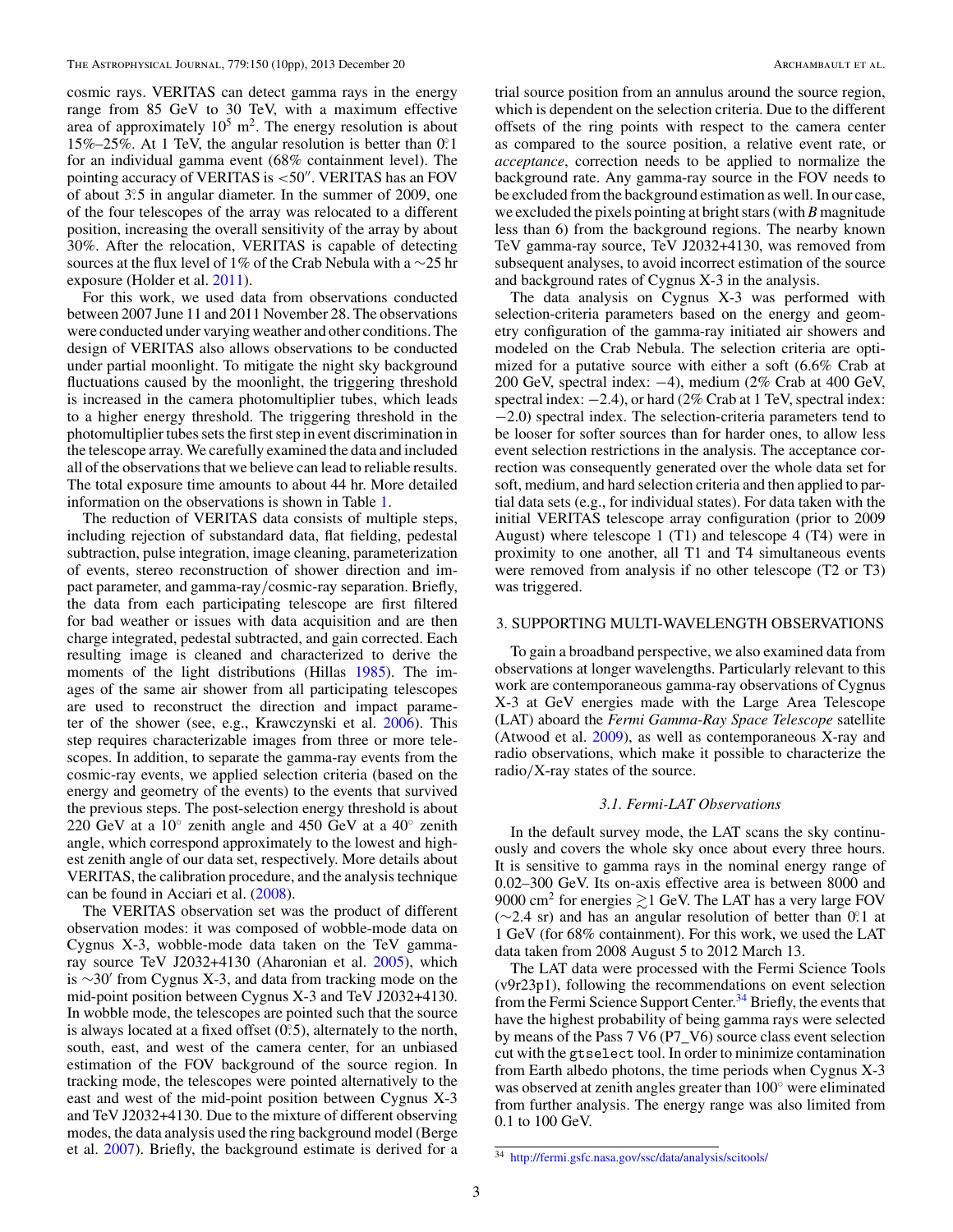<span id="page-4-0"></span>

| MJD    | Calendar    | X-Ray                  | Observing Time  | <b>Elevation Range</b> | $N_{\text{tel}}$            |
|--------|-------------|------------------------|-----------------|------------------------|-----------------------------|
|        | Date        | <b>State</b>           | (min)           | $(\text{deg})$         |                             |
| 54,262 | 2007 Jun 11 | Minor flaring          | 20              | $65 - 69$              | $\mathfrak{Z}$              |
| 54,263 | 2007 Jun 12 | Minor flaring          | 40              | $70 - 77$              | $\ensuremath{\mathfrak{Z}}$ |
|        |             |                        |                 |                        |                             |
| 54,264 | 2007 Jun 13 | Minor flaring          | 119.5           | $62 - 80$              | 3                           |
| 54,265 | 2007 Jun 14 | Minor flaring          | 80              | $72 - 80$              | 3                           |
| 54,266 | 2007 Jun 15 | Minor flaring          | 40<br>$72 - 78$ |                        | $\mathfrak z$               |
| 54,626 | 2008 Jun 9  | Quenched               | 40<br>$76 - 80$ |                        | $\overline{4}$              |
| 54,627 | 2008 Jun 10 | Quenched               | 40<br>$76 - 80$ |                        | 4                           |
| 54,628 | 2008 Jun 11 | Quenched               | 20              | $80 - 81$              | 4                           |
| 54,731 | 2008 Sep 22 | Suppressed             | 20              | $76 - 78$              | $\overline{4}$              |
| 54,774 | 2008 Nov 4  | Quenched               | 20              | $59 - 63$              | 4                           |
| 54,786 | 2008 Nov 16 | Major flaring          | 60              | 59-72                  | 4                           |
| 54,789 | 2008 Nov 19 | Ouenched               | 60              | $64 - 68$              | 4                           |
| 54,794 | 2008 Nov 24 | Quenched               | 40              | $54 - 60$              | 4                           |
| 54,800 | 2008 Nov 30 | Quenched               | 20              | 54-58                  | 3                           |
| 54,804 | 2008 Dec 4  | Hypersoft <sup>a</sup> | 20              | $53 - 56$              | $\overline{4}$              |
| 55,126 | 2009 Oct 22 | Quiescent              | 20              | $74 - 76$              | 4                           |
|        |             |                        |                 |                        |                             |
| 55,127 | 2009 Oct 23 | Quiescent              | 36              | $67 - 74$              | 4                           |
| 55,128 | 2009 Oct 24 | <b>Ouiescent</b>       | 77              | 59-79                  | 4                           |
| 55,129 | 2009 Oct 25 | Quiescent              | 40              | $65 - 74$              | 4                           |
| 55,155 | 2009 Nov 20 | Quiescent              | 20              | $59 - 62$              | 3                           |
| 55,156 | 2009 Nov 21 | Quiescent              | 40              | 56-64                  | $\overline{4}$              |
| 55,157 | 2009 Nov 22 | Quiescent              | 20              | 56-59                  | 4                           |
| 55,158 | 2009 Nov 23 | Quiescent              | 16              | $64 - 67$              | 4                           |
| 55,382 | 2010 Jul 5  | Minor flaring          | 20              | $72 - 76$              | $\overline{4}$              |
| 55,384 | 2010 Jul 7  | Minor flaring          | $\overline{4}$  | $80 - 80$              | 4                           |
| 55,481 | 2010 Oct 12 | Quiescent              | 40              | $75 - 80$              | 4                           |
| 55,482 | 2010 Oct 13 | Quiescent              | 40              | $69 - 77$              | $\overline{4}$              |
| 55,648 | 2011 Mar 28 | Major flaring          | 20              | $42 - 46$              | 4                           |
|        | 2011 Mar 29 | Major flaring          | 20              | 42-46                  | 3                           |
| 55,649 |             |                        |                 |                        |                             |
| 55,650 | 2011 Mar 30 | Major flaring          | 20              | $43 - 48$              | 4                           |
| 55,651 | 2011 Mar 31 | Major flaring          | 28              | $45 - 51$              | 3                           |
| 55,652 | 2011 Apr 1  | Major flaring          | 20              | $42 - 46$              | 3                           |
| 55,653 | 2011 Apr 2  | Major flaring          | 20              | $42 - 46$              | $\overline{4}$              |
| 55,654 | 2011 Apr 3  | Major flaring          | 15              | $48 - 50$              | 4                           |
| 55,655 | 2011 Apr 4  | Major flaring          | 20              | $48 - 50$              | 4                           |
| 55,656 | 2011 Apr 5  | Major flaring          | 20              | $48 - 52$              | 4                           |
| 55,658 | 2011 Apr 7  | Minor flaring          | 8               | $52 - 53$              | 3                           |
| 55,659 | 2011 Apr 8  | Minor flaring          | 23              | $50 - 53$              | 4                           |
| 55,662 | 2011 Apr 11 | Minor flaring          | 6               | 55-56                  | $\mathfrak z$               |
| 55,707 | 2011 May 26 | Minor flaring          | 20              | $72 - 74$              | 4                           |
| 55,708 | 2011 May 27 | Minor flaring          | 20              | $60 - 64$              | 4                           |
| 55,709 | 2011 May 28 | Minor flaring          | 96              | $65 - 80$              | $\overline{4}$              |
| 55,710 | 2011 May 29 | Minor flaring          | 52              | $70 - 77$              | 3/4 <sup>b</sup>            |
|        |             |                        |                 |                        |                             |
| 55,713 | 2011 Jun 1  | Minor flaring          | 20              | $59 - 62$              | 4                           |
| 55,715 | 2011 Jun 3  | Minor flaring          | 40              | $77 - 80$              | 4                           |
| 55,716 | 2011 Jun 4  | Minor flaring          | 20              | $70 - 74$              | 4                           |
| 55,717 | 2011 Jun 5  | Minor flaring          | 20              | 79-81                  | 4                           |
| 55,720 | 2011 Jun 8  | Minor flaring          | 20              | $76 - 78$              | 4                           |
| 55,721 | 2011 Jun 9  | Minor flaring          | 10              | $74 - 75$              | $\overline{\mathbf{4}}$     |
| 55,733 | 2011 Jun 21 | Minor flaring          | 14              | $45 - 48$              | 4                           |
| 55,734 | 2011 Jun 22 | Minor flaring          | 10              | 64–68                  | 4                           |
| 55,735 | 2011 Jun 23 | Minor flaring          | 46              | $59 - 69$              | 4                           |
| 55,736 | 2011 Jun 24 | Minor flaring          | 84              | $74 - 80$              | 4                           |
| 55,737 | 2011 Jun 25 | Minor flaring          | 40              | $69 - 73$              | $\overline{4}$              |
| 55,738 | 2011 Jun 26 | Quiescent              | 59.5            | $74 - 80$              | 4                           |
| 55,739 | 2011 Jun 27 | Quiescent              | 95              | $71 - 80$              | 4                           |
| 55,740 | 2011 Jun 28 | Quiescent              | 30              | $76 - 80$              | $\mathfrak{Z}$              |
|        |             | Quiescent              |                 |                        | $\overline{\mathbf{4}}$     |
| 55,743 | 2011 Jul 1  |                        | 20              | $76 - 80$              |                             |
| 55,744 | 2011 Jul 2  | Quiescent              | 20              | $76 - 78$              | $\overline{4}$              |
| 55,830 | 2011 Sep 26 | Quiescent              | 80              | $78 - 80$              | $3/4^b$                     |
| 55,833 | 2011 Sep 29 | Quiescent              | 48              | $74 - 80$              | $\overline{4}$              |
| 55,834 | 2011 Sep 30 | Quiescent              | 52              | $64 - 79$              | $3/4^{b}$                   |
| 55,835 | 2011 Oct 1  | Quiescent              | 43.5            | $66 - 75$              | 4                           |
| 55,850 | 2011 Oct 16 | Quiescent              | 28              | $74 - 80$              | 4                           |

**Table 1** Summary of VERITAS Observations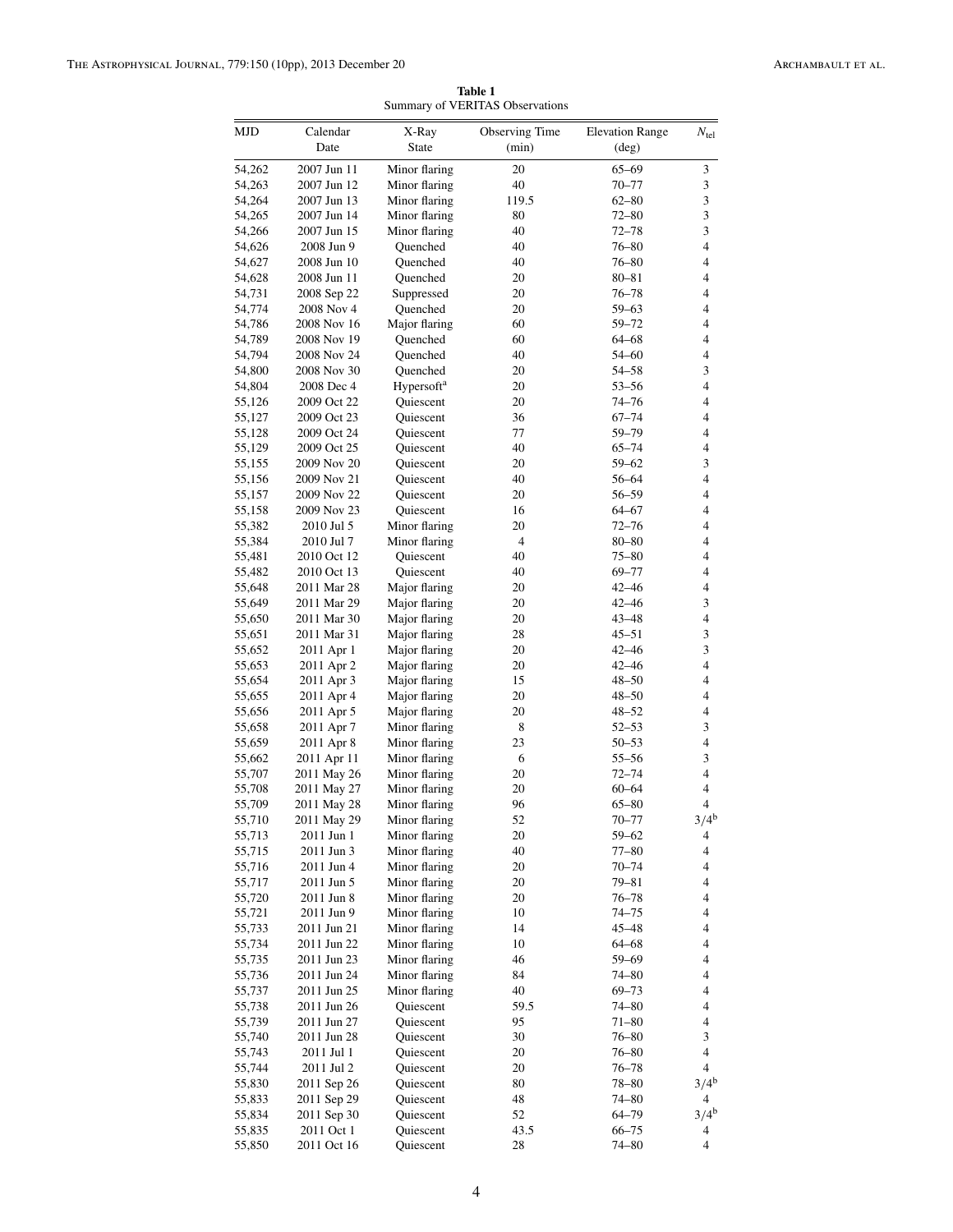<span id="page-5-0"></span>

| Calendar<br>Date | X-Ray<br>State   | Observing Time<br>(min) | <b>Elevation Range</b><br>$(\text{deg})$ | $N_{\rm tel}$ |  |  |  |  |  |  |
|------------------|------------------|-------------------------|------------------------------------------|---------------|--|--|--|--|--|--|
| 2011 Oct 17      | Quiescent        | 80                      | $72 - 80$                                | 4             |  |  |  |  |  |  |
| 2011 Oct 18      | Quiescent        | 71                      | $68 - 80$                                | 4             |  |  |  |  |  |  |
| 2011 Oct 19      | <b>Ouiescent</b> | 51                      | $70 - 79$                                | 4             |  |  |  |  |  |  |
| 2011 Oct 20      | Quiescent        | 111                     | $70 - 79$                                | 4             |  |  |  |  |  |  |
| 2011 Oct 21      | <b>Ouiescent</b> | 20                      | $58 - 60$                                | 4             |  |  |  |  |  |  |
| 2011 Oct 24      | Quiescent        | 20                      | $59 - 61$                                | 4             |  |  |  |  |  |  |
| 2011 Oct 26      | <b>Oujescent</b> | 20                      | $58 - 61$                                | 4             |  |  |  |  |  |  |
| 2011 Oct 27      | <b>Ouiescent</b> | 17                      | $70 - 74$                                | 4             |  |  |  |  |  |  |
| 2011 Oct 28      | <b>Ouiescent</b> | 72                      | $59 - 80$                                | 4             |  |  |  |  |  |  |
| 2011 Oct 29      | Ouiescent        | 35                      | $74 - 80$                                | 4             |  |  |  |  |  |  |
| 2011 Oct 30      | <b>Ouiescent</b> | 15                      | $76 - 80$                                | 4             |  |  |  |  |  |  |
| 2011 Oct 31      | <b>Ouiescent</b> | 40                      | $66 - 76$                                | 4             |  |  |  |  |  |  |
| 2011 Nov 23      | Quiescent        | 36                      | $60 - 68$                                | 4             |  |  |  |  |  |  |
| 2011 Nov 26      | <b>Ouiescent</b> | 20                      | $61 - 64$                                | 4             |  |  |  |  |  |  |
| 2011 Nov 27      | <b>Ouiescent</b> | 40                      | 56-64                                    | 4             |  |  |  |  |  |  |
| 2011 Nov 28      | Ouiescent        | 20                      | $52 - 56$                                | 4             |  |  |  |  |  |  |
|                  |                  |                         | (Continued)                              |               |  |  |  |  |  |  |

**Table 1** (Continued)

**Notes.** The column  $N_{\text{tel}}$  shows the number of working telescopes.  $\frac{a}{n}$  The hypersoft state consists of the data run contained within the quenched state. See text.

<sup>b</sup> One telescope was taken out of the operation during the run.

For background modeling, we included all of the sources in the Fermi Large Area Telescope Second Source (2FGL) Catalog (Nolan et al. [2012\)](#page-10-0) that are in the vicinity of Cygnus X-3. To account for possible intrinsic variability of the sources, we allowed the spectral parameters of the sources in a 5<sup>°</sup> radius region of interest (RoI) to vary in an unbinned maximum likelihood analysis. On the other hand, we froze the spectral parameters of the sources that are outside of the RoI but within a 22◦ radius source region at the 2FGL values. To minimize contamination from a bright nearby pulsar, PSR J2032+4127 (about  $30''$  away from Cygnus X-3), following Corbel et al. [\(2012\)](#page-10-0), we excluded the times of its peak-pulse emission, based on the pulsar ephemeris<sup>35</sup> (Ray et al.  $2011$ ). As for the Galactic and extragalactic diffuse gamma-ray backgrounds, we adopted the most recent models (*gal\_2yearp7v6\_v0.fits* and *iso\_p7v6source.txt*). We also modeled the emission from the Cygnus Loop region with a template that is provided in the LAT Catalog Data Products. The instrument response function (IRF) used in this work is IRF P7SOURCE\_V6.

We derived, from background modeling, the best-fit spectral parameters of the sources in the RoI. We then fixed the parameters for all other sources, as well as the spectral index of Cygnus X-3, and performed another unbinned maximum likelihood analysis, to produce a light curve of Cygnus X-3 over the time period of interest. The statistical significance of each measurement is quantified by a maximum likelihood test statistic (TS; Mattox et al. [1996\)](#page-10-0), which corresponds roughly to √ TS *σ* in Gaussian statistics.

## *3.2. X-Ray and Radio Observations*

Contemporaneous X-ray coverages of Cygnus X-3 were provided by the All-sky Monitor (ASM) aboard the *RXTE* satellite (Levine et al. [1996\)](#page-10-0), the Burst Alert Monitor (BAT) aboard the *Swift* satellite (Barthelmy et al. [2005\)](#page-10-0), and the Monitor of All-sky X-ray Image (MAXI) aboard the International Space Station (Matsuoka et al. [2009\)](#page-10-0). The ASM and MAXI cover soft X-ray bands of 1.5–12 keV and 2–20 keV, respectively, while the BAT covers the hard X-ray band of 15–50 keV. For this work, we chose to use the ASM and MAXI data in a narrower (soft) band, to achieve a more accurate characterization of the states (Szostek et al. [2008\)](#page-10-0). We weighted the measured count rates or fluxes of Cygnus X-3 (by  $1/\sigma^2$ ), which are made publicly available by the instrument teams and, if necessary, rebinned them to produce daily-averaged light curves.

At radio wavelengths, Cygnus X-3 is monitored regularly with the Arcminute Microkelvin Imager-Large Array (AMI- $LA$ <sup>36</sup> at the Mullard Radio Astronomy Observatory in the UK. The AMI-LA consists of eight 12.8 m Cassegrain antennas in a two-dimensional array, with a baseline of ∼120 m (Zwart et al. [2008\)](#page-10-0). It operates in six frequency bands covering the range of 13.9–18.2 GHz. Here, we used the data taken from 2008 May 26 to 2011 December 31. Note that no data were taken between 2006 June 19 and 2008 May 26, due to the major upgrade of the Ryle Radio Telescope to the AMI-LA. The weighted, dailyaveraged light curve was used for this work.

## 4. RESULTS

## *4.1. Blind Searches for TeV Gamma Rays*

Using the full VERITAS data set, we found no significant (*>*5*σ*) excess of TeV gamma rays from Cygnus X-3 with the soft, medium, and hard data cuts. The significance was calculated with the modified Equation (17) of Li & Ma  $(1983)$ , which is generalized for data sets with different source and background regions (Aharonian et al. [2004\)](#page-10-0). The results are summarized in Table [2.](#page-6-0)

To derive a flux upper limit for each observing run, we calculated the total counts in the source region *N*on, total counts in the background region  $N_{\text{off}}$ , and a scale factor  $\alpha$ , which is defined as the ratio of the areas of the (geometrical or parameter) regions from which source and background counts are derived. The scale factor may be different for different cuts.

<sup>35</sup> The pulsar ephemeris for PSR J2032+4127 is available at

http://www.slac.stanford.edu/∼[abdo/LATPulsarTimingModels/Latest/](http://www.slac.stanford.edu/~abdo/LATPulsarTimingModels/Latest/J2032+4127/J2032+4127_latest.par) [J2032+4127/J2032+4127\\_latest.par.](http://www.slac.stanford.edu/~abdo/LATPulsarTimingModels/Latest/J2032+4127/J2032+4127_latest.par)

<sup>36</sup> [http://www.mrao.cam.ac.uk/](http://www.mrao.cam.ac.uk/~guy/cx3/)∼guy/cx3/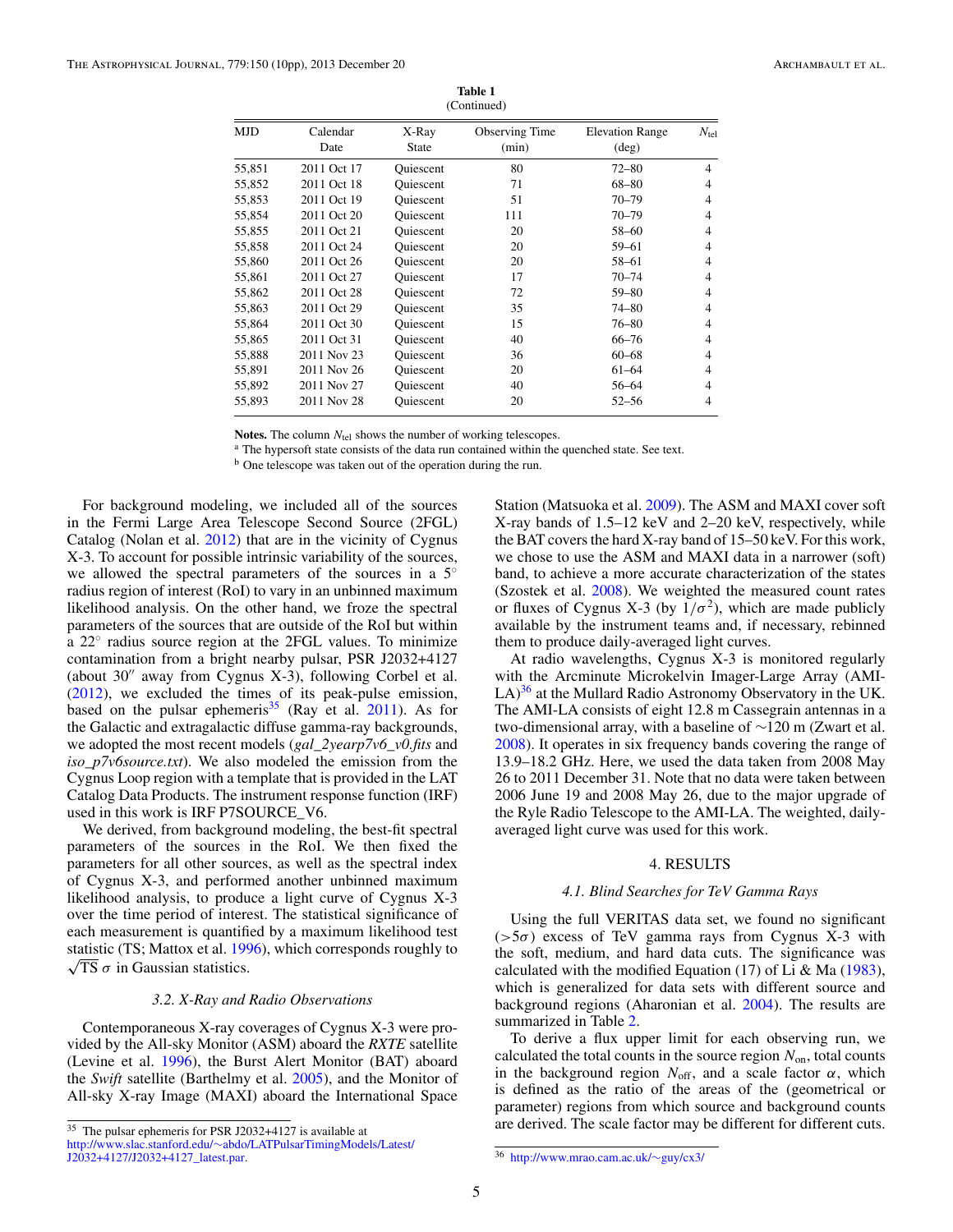<span id="page-6-0"></span>

| Spectral               | Exposure | Elevation                 | On       | Off              | $\alpha_{\text{eff}}$ | Excess   | Significance | Energy    | Flux Upper Limit                               |
|------------------------|----------|---------------------------|----------|------------------|-----------------------|----------|--------------|-----------|------------------------------------------------|
| <b>State</b>           | Time     | Range                     | Events   | Events           |                       | Events   | $(\sigma)$   | Threshold | $(10^{-12}$ cm <sup>-2</sup> s <sup>-1</sup> ) |
|                        | (hr)     |                           | $N_{on}$ | $N_{\text{off}}$ |                       | $N_{ex}$ |              | (GeV)     |                                                |
|                        |          |                           |          |                  | Soft Cuts             |          |              |           |                                                |
| All                    | 44.70    | $42^{\circ} - 81^{\circ}$ | 17509    | 125799           | 0.136                 | 400.3    | 0.6          | 182       | 5.0                                            |
| Quiescent              | 23.04    | $52^{\circ} - 80^{\circ}$ | 9046     | 65596            | 0.136                 | 124.9    | 0.3          | 182       | 4.6                                            |
| Minor flaring          | 13.68    | $45^{\circ} - 81^{\circ}$ | 4032     | 28865            | 0.138                 | 48.6     | 0.6          | 200       | 6.1                                            |
| Suppressed             | 0.30     | $76^{\circ} - 78^{\circ}$ | 162      | 1069             | 0.156                 | $-4.8$   | $-0.4$       | 200       | 64.6                                           |
| Ouenched               | 4.24     | $54^{\circ} - 81^{\circ}$ | 2410     | 16923            | 0.142                 | 6.9      | 0.1          | 200       | 20.5                                           |
| Hypersoft <sup>a</sup> | 0.30     | $53^{\circ} - 63^{\circ}$ | 180      | 1360             | 0.142                 | $-13.1$  | $-0.9$       | 316       | 29.0                                           |
| Major flaring          | 3.44     | $42^{\circ} - 72^{\circ}$ | 1859     | 13344            | 0.138                 | 17.5     | 0.4          | 316       | 10.9                                           |
|                        |          |                           |          |                  | <b>Medium Cuts</b>    |          |              |           |                                                |
| All                    | 44.70    | $42^{\circ} - 81^{\circ}$ | 1200     | 26176            | 0.046                 | $-4.1$   | $-0.1$       | 263       | 0.7                                            |
| Quiescent              | 23.04    | $52^{\circ} - 80^{\circ}$ | 654      | 15268            | 0.046                 | $-48.3$  | $-1.7$       | 263       | 0.5                                            |
| Minor flaring          | 13.68    | $45^{\circ} - 81^{\circ}$ | 343      | 6813             | 0.046                 | 29.6     | 1.5          | 288       | 2.1                                            |
| Suppressed             | 0.30     | $76^{\circ} - 78^{\circ}$ | 11       | 94               | 0.047                 | 6.6      | 2.5          | 288       | 41.8                                           |
| Ouenched               | 4.24     | $54^{\circ}-81^{\circ}$   | 96       | 2097             | 0.047                 | $-2.6$   | $-0.1$       | 347       | 2.5                                            |
| Hypersoft <sup>a</sup> | 0.30     | $53^o - 63^o$             | 8        | 205              | 0.045                 | $-1.2$   | $-0.4$       | 457       | 9.0                                            |
| Major flaring          | 3.44     | $42^{\circ} - 72^{\circ}$ | 96       | 1904             | 0.047                 | 6.5      | 0.7          | 550       | 2.2                                            |
|                        |          |                           |          |                  | <b>Hard Cuts</b>      |          |              |           |                                                |
| All                    | 44.70    | $42^{\circ} - 81^{\circ}$ | 145      | 3305             | 0.045                 | $-3.7$   | $-0.2$       | 603       | 0.2                                            |
| <b>Ouiescent</b>       | 23.04    | $52^{\circ} - 80^{\circ}$ | 68       | 1936             | 0.045                 | $-19.1$  | $-2.0$       | 603       | 0.1                                            |
| Minor flaring          | 13.68    | $45^{\circ} - 81^{\circ}$ | 46       | 831              | 0.046                 | 7.8      | 1.2          | 603       | 0.6                                            |
| Suppressed             | 0.30     | $76^{\circ} - 78^{\circ}$ |          | 14               | 0.045                 | 0.4      | 0.4          | 603       | 10.2                                           |
| Quenched               | 4.24     | $54^{\circ} - 81^{\circ}$ | 13       | 281              | 0.046                 | 0.1      | 0.0          | 871       | 0.9                                            |
| Hypersoft <sup>a</sup> | 0.30     | $53^{\circ} - 63^{\circ}$ | 3        | 25               | 0.042                 | 2.0      | 1.5          | 871       | 9.2                                            |
| Major flaring          | 3.44     | $42^{\circ} - 72^{\circ}$ | 17       | 244              | 0.047                 | 5.5      | 1.5          | 955       | 1.2                                            |

**Table 2** Results from Gamma-Ray Searches

Notes. Flux upper limits are given at the 95% C.L, and for each row are calculated from the energy threshold. The column  $\alpha_{eff}$  shows the effective scale factor for the background calculation (see Section [4\)](#page-5-0).

<sup>a</sup> The hypersoft state consists of the data run from 2008*/*12*/*04 (MJD 54804) and is a data run subset contained within the quenched state.

It may also vary from run to run, because, for instance, a bright star or known gamma source may need to be excluded from the background region in certain wobble configurations. For the analyses of multiple data runs, individual *α* values were weighted by corresponding background counts and averaged to produce an effective  $\alpha_{\text{eff}}$  for the runs. To account for varying zenith angle conditions, an average effective area *A*eff was constructed from individual effective areas for the runs. The flux upper limit was then derived from total  $N_{on}$ , total  $N_{off}$ ,  $\alpha_{eff}$ , *A*eff, and total effective exposure time, with the method of Rolke et al. [\(2005\)](#page-10-0).

Table 2 shows the 95% confidence level (C.L.) integral flux upper limits derived with the full VERITAS data set. We chose as the lower limit for flux integration the energy threshold, which is defined as the energy at which the differential rate of gamma-ray detection as a function of energy reaches its maximum. Different data cuts lead to different energy thresholds (also shown in the table). We should point out that we did not include systematic uncertainties in this or subsequent analyses.

#### *4.1.1. Search for Episodic Emission*

We also conducted a blind search for episodic TeV gamma-ray emission from Cygnus X-3. In this case, the VERITAS data runs were grouped on a night-by-night basis. As before, we selected events with the soft, medium, and hard cuts, respectively, and followed the same procedure to reduce and analyze the data. Figure [1](#page-7-0) shows the distribution of the significance of excess for each set of cuts separately. The distributions are consistent with

no significant TeV gamma-ray signal from Cygnus X-3 (with the 99% C.L. integral flux upper limits shown in the top panel of Figure [4](#page-9-0) for individual nights).

#### *4.1.2. Search for Orbital Modulation*

Considering that gamma-ray production could be concentrated in certain parts of the binary orbit, we folded the data from all observing runs into 10 phase bins, using the ephemeris of Zdziarski et al. [\(2012\)](#page-10-0). When a run spans multiple phase bins, we took care in dividing it so that the events fall in the correct bins. Again, we followed the same procedure to reduce and analyze the runs (or sub-runs) for each phase bin. We found no significant excess over the entire orbit. The 95% C.L. integral flux upper limits (derived with the medium cuts) are shown in Figure [2.](#page-7-0)

#### *4.1.3. Spectral Constraints*

To place constraints on the gamma-ray spectrum of Cygnus X-3 at TeV energies, we also analyzed the data for selected energy ranges. The 95% C.L. integral flux upper limits are given in Table [3,](#page-7-0) and the corresponding differential flux upper limits are shown in Figure [3.](#page-8-0) We adopted logarithmic energy binning ( $\Delta E/E \sim 30\%$ ) for this analysis. The bins are coarser than the energy resolution of VERITAS but are sufficiently small to minimize any spectral dependence of the results. Such dependence may arise from the fact that the effective area is constructed, via Monte-Carlo simulations, with an assumed input spectrum (which, in this case, has a photon index of  $-2.4$ )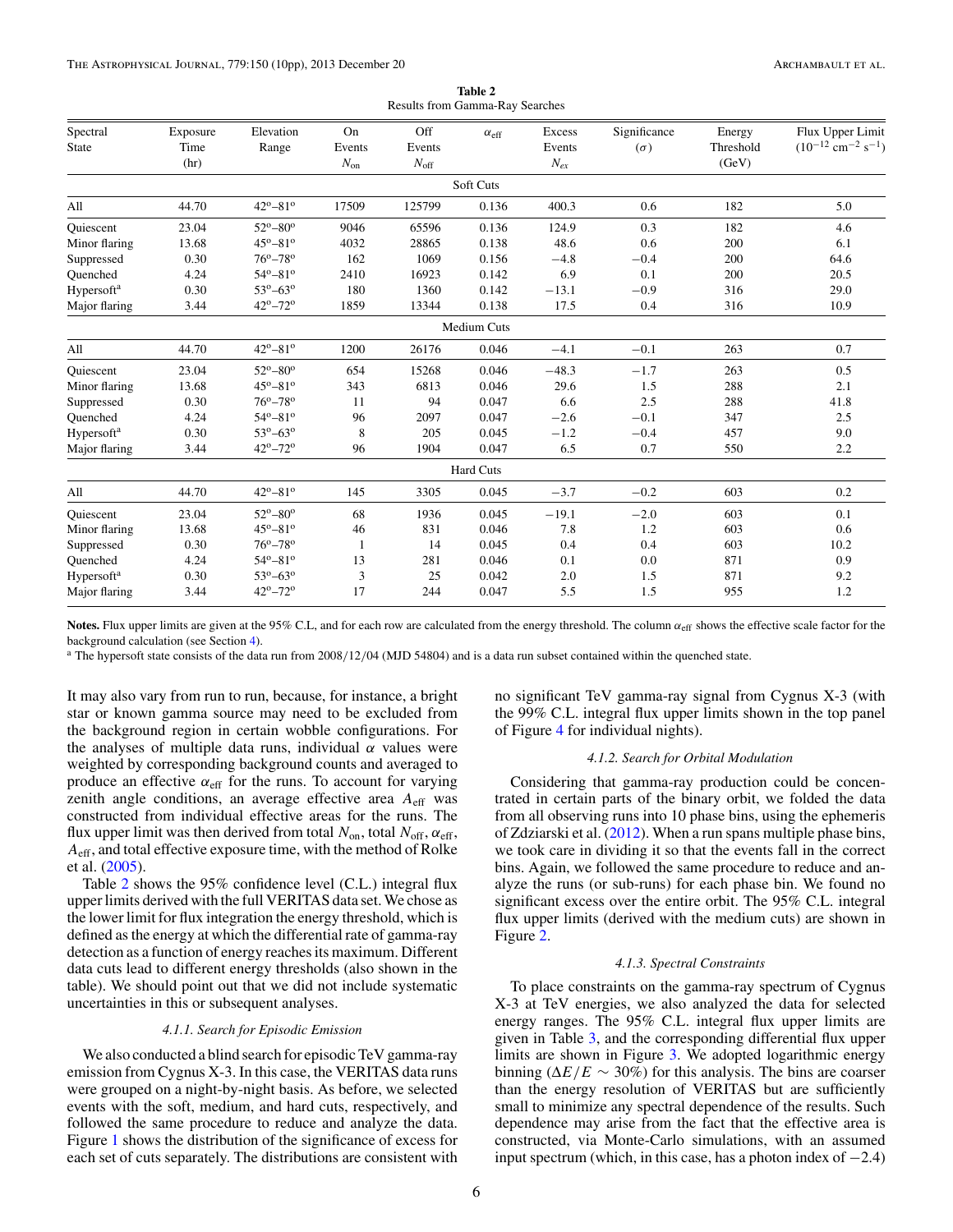<span id="page-7-0"></span>

**Figure 1.** Gaussian significance (in units of *σ*) distributions for VERITAS nightly searches. The results from different data cuts are shown separately. The Gaussian functions with mean zero and  $\sigma$  one are shown in solid lines.



**Figure 2.** VERITAS phase-folded 95% C.L. integral (*E >* 350 GeV) flux upper limits of Cygnus X-3. For reference, the level of 1% Crab is indicated (in dashed line). **Table 3**

| <b>Energy Range</b><br>(TeV) | On<br>Events | Off<br>Events | $\alpha_{\text{eff}}$ | Excess<br>Events | Significance<br>$(\sigma)$ | Flux Upper Limit<br>$(10^{-12}$ cm <sup>-2</sup> s <sup>-1</sup> ) |
|------------------------------|--------------|---------------|-----------------------|------------------|----------------------------|--------------------------------------------------------------------|
|                              | $N_{on}$     | $N_{\rm off}$ |                       | $N_{\rm ex}$     |                            |                                                                    |
| $0.263 - 0.342$              | 230          | 4726          | 0.046                 | 12.6             | 0.8                        | 0.5                                                                |
| $0.342 - 0.445$              | 151          | 3801          | 0.046                 | $-23.8$          | $-1.9$                     | 0.1                                                                |
| $0.445 - 0.578$              | 126          | 2905          | 0.046                 | $-7.6$           | $-0.7$                     | 0.2                                                                |
| 0.578-0.751                  | 102          | 2229          | 0.046                 | $-0.5$           | $-0.1$                     | 0.2                                                                |
| $0.751 - 0.977$              | 65           | 1663          | 0.046                 | $-11.5$          | $-1.3$                     | 0.1                                                                |
| $0.977 - 1.269$              | 58           | 1253          | 0.046                 | 0.4              | 0.0                        | 0.2                                                                |
| $1.269 - 1.650$              | 36           | 1033          | 0.046                 | $-11.5$          | $-1.7$                     | 0.1                                                                |
| $1.650 - 2.145$              | 39           | 795           | 0.046                 | 2.4              | 0.4                        | 0.2                                                                |
| 2.145-2.789                  | 25           | 627           | 0.046                 | $-3.8$           | $-0.7$                     | 0.1                                                                |
| 2.789-3.626                  | 20           | 447           | 0.046                 | $-0.6$           | $-0.1$                     | 0.1                                                                |
| 3.626-4.713                  | 14           | 354           | 0.046                 | $-2.3$           | $-0.6$                     | 0.1                                                                |

**Note.** As for Table [2,](#page-6-0) but for selected energy ranges.

and certain data cuts (which, in this case, are the medium cuts). Above about 5 TeV, the number of events that pass the cuts is so small that the results (not shown) become very uncertain. For comparison, we also plotted the published MAGIC differential flux upper limits (Aleksić et al.  $2010$ ) in the figure, as well as the extrapolation of the best-fit power-law spectra measured with *AGILE* and *Fermi* LAT.

## *4.2. Targeted Searches for TeV Gamma Rays in Radio/X-Ray States*

As mentioned in Section [1,](#page-2-0) there appears to be evidence for gamma-ray production in Cygnus X-3 only in certain radio*/* X-ray states. For a more effective search, it is, therefore, important to characterize the states that the source is in.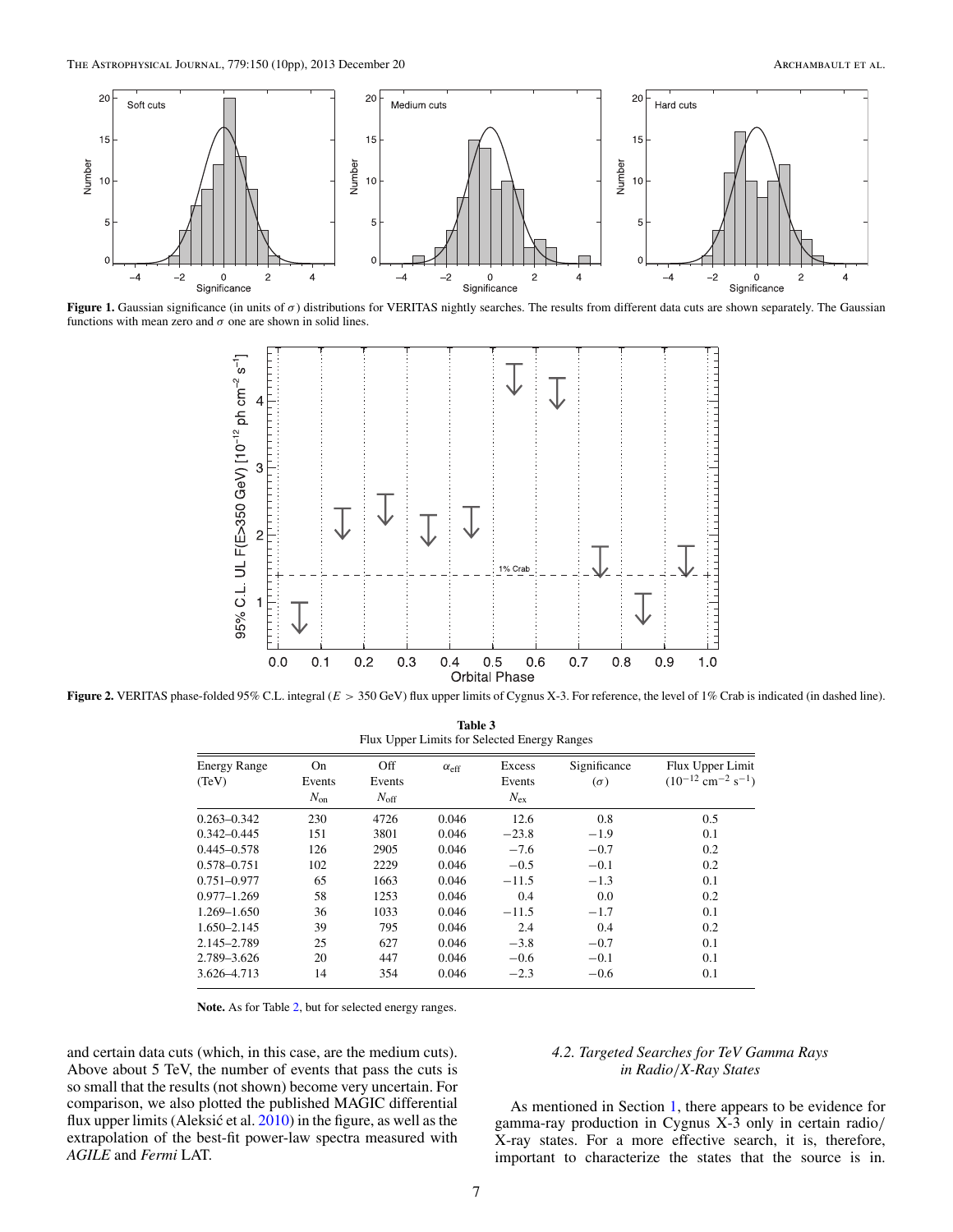<span id="page-8-0"></span>

Figure 3. VERITAS 95% C.L. differential flux upper limits of Cygnus X-3. For comparison, the published MAGIC upper limits are shown in (red) thin solid lines. See Figure [1](#page-7-0) and Table 2 of Aleksic et al. ([2010\)](#page-10-0) for further details concerning the MAGIC results. A nominal spectrum of the Crab Nebula is shown in the (black) dotted line, for reference. The (blue) dot-dot-dot-dashed line and (green) dot-dashed line show the extrapolations of the power-law spectra measured with the *Fermi* LAT and *AGILE* at GeV energies, respectively.

(A color version of this figure is available in the online journal.)

Fortunately, there were extensive X-ray and radio coverages of Cygnus X-3 that were contemporaneous with the VERITAS observations. We used the radio and (soft and hard) X-ray light curves of the source, as shown in Figure [4,](#page-9-0) to distinguish the states, as defined in Szostek et al. [\(2008\)](#page-10-0). We chose to divide the post-flaring state appropriately and merge it into the minor flaring and suppressed states.

It is worth noting a few key features in the multi-wavelength light curves shown in Figure [4.](#page-9-0) First, the anti-correlation between the soft and hard X-ray bands is apparent, comparing the ASM*/*MAXI and *Swift* BAT light curves. Second, the quenched state is not easily recognizable based on the radio light curve alone. It is, in fact, more apparent in the hard X-ray light curves, as it is when hard X-ray emission is quenched as well. To be more quantitative, we define the quenched state as the time when the *Swift* BAT flux goes below 0.01 counts cm−<sup>2</sup>  $s^{-1}$  (or when the ASM flux goes above 3 counts  $s^{-1}$ , as the soft*/*hard X-ray anti-correlation suggests). Finally, the times of significant detections of Cygnus X-3 at GeV energies (see the *Fermi*-LAT light curve) do seem to align with the transitions into or out of the quenched state (i.e., the hypersoft state) quite well.

We grouped the VERITAS observing runs based on the radio*/* X-ray states and carried out a search for TeV gamma rays from Cygnus X-3 for each of the states. The analysis was made with the soft, medium, and hard cuts. The results are shown separately in Table [2.](#page-6-0) No significant TeV gamma-ray signal was found in any of the searches.

## 5. DISCUSSION

The VERITAS observations of Cygnus X-3 covered the quenched state between 2008 October 30 and December 13 (MJD 54,769–54,813), when it was detected with *AGILE* (ATel 1827, Tavani et al. [2008b;](#page-10-0) and ATel 1848, Tavani et al. [2008a\)](#page-10-0). Unfortunately, there was only one VERITAS observation in the hypersoft*/*quenched state on 2008 December 4. The source was not detected at TeV energies. The derived flux upper limits are not very constraining (see Table [2\)](#page-6-0), due to limited VERITAS exposure.

The VERITAS observations also covered the major flaring state (reaching a peak radio flux of ∼20 Jy) that followed the 2011 March quenched state. Due to the low elevation of the source and other observing constraints, VERITAS missed the peak of the radio flare (on 2011 March 24 or MJD 55,644). The source was detected during this episode with the *Fermi* LAT (Corbel et al. [2012\)](#page-10-0). The highest LAT flux occurred on 2011 March 22, just before the peak of the radio flare. We failed to detect a signal from the source at TeV energies over the period from 2011 March 28 to April 5.

Based on the entire VERITAS data set, we derived, with the medium cuts, a 95% C.L. integral flux upper limit of  $0.7 \times 10^{-12}$  photons cm<sup>-2</sup> s<sup>-1</sup> (*E* > 263 GeV), which is about a factor of three lower than the published MAGIC value  $(E > 250 \text{ GeV})$ ; Aleksić et al.  $2010$ ). Note that the difference in energy thresholds between the two measurements amounts only to an effect of a few percent. We have also made a direct comparison of the VERITAS and MAGIC constraints on differential fluxes at various energies (see Figure 3). Our upper limits are significantly lower than the MAGIC limits at lower energies. It should, however, be noted that we did not consider systematic uncertainties in our analyses, while the MAGIC results include a 30% systematic uncertainty on flux. The VERITAS flux upper limits are compatible with the results of spectral modeling carried out by Piano et al. [\(2012\)](#page-10-0).

If we extrapolate the best-fit *Fermi* LAT spectrum of Cygnus X-3 (Abdo et al. [2009\)](#page-10-0) to the VERITAS energy range, following a simple power law, we would expect an integral flux of  $F(E > 263 \text{ GeV}) = 1.8 \times 10^{-12} \text{ photons cm}^{-2} \text{ s}^{-1}$ , which is comparable to our 95% C.L. flux upper limit. However, the uncertainties on the *Fermi*-LAT spectrum make it difficult to conclude that a spectral break or rollover would be required from GeV to TeV energies. The episodic nature of the gamma-ray emission from Cygnus X-3 has made it even more difficult to compare *Fermi* LAT and VERITAS measurements. This is illustrated by the fact that the published *AGILE* spectrum of Cygnus X-3 (Tavani et al. [2009\)](#page-10-0) is higher and harder than the *Fermi*-LAT spectrum. If we extrapolate the best-fit power law to the *AGILE* spectrum into the VERITAS energy range, we would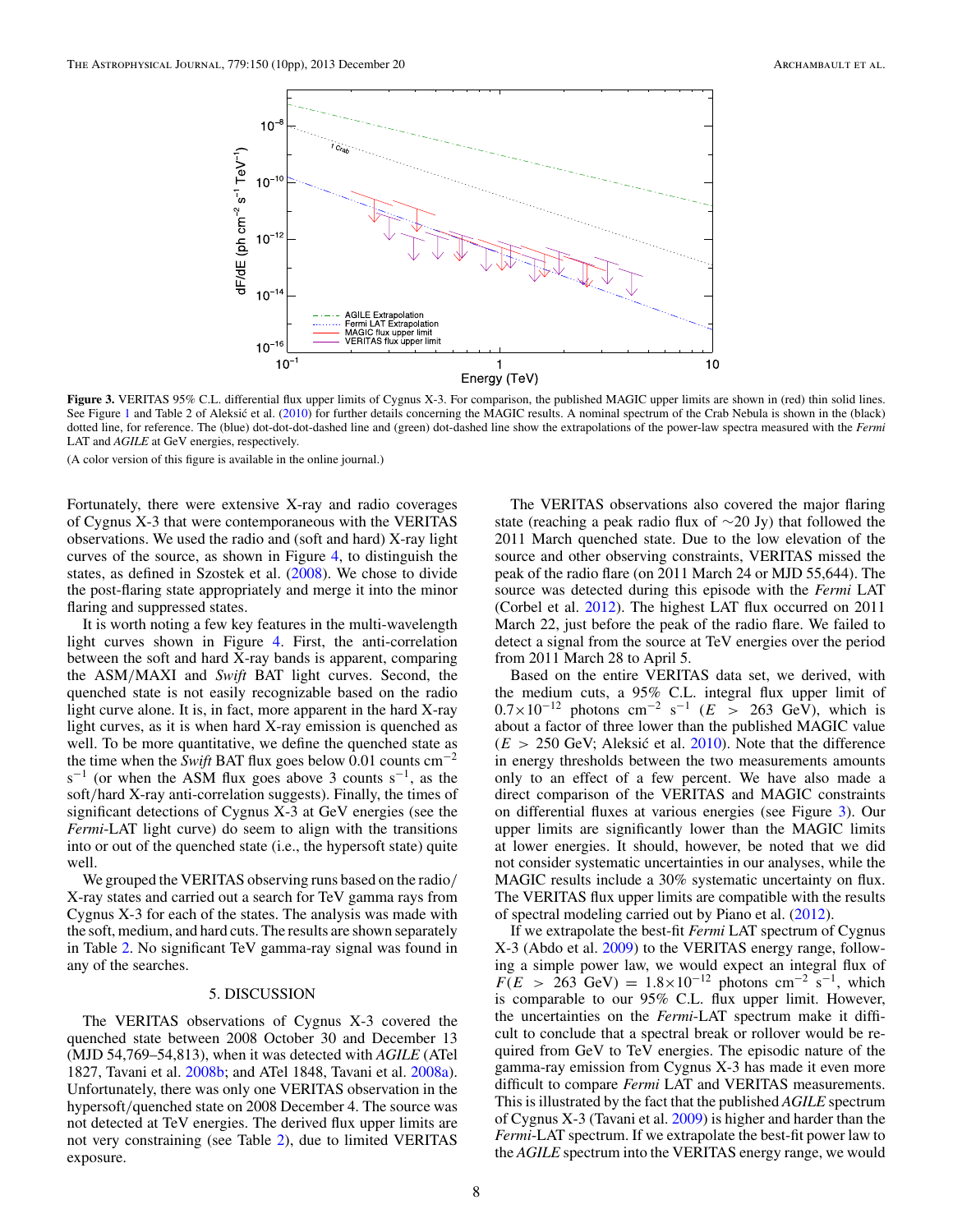<span id="page-9-0"></span>

**Figure 4.** Multi-wavelength light curves of Cygnus X-3. Panels (a) TeV gamma ray. The VERITAS 99% C.L. integral (*E >* 263 GeV) flux upper limits are shown for individual nights. (b) GeV gamma ray. The data points are color-coded by the detection significance: moderate significance (16 *<* TS *<* 25) in orange, and high significance (TS*>*25) in green. (c) Hard X-ray. (d) Soft X-ray. The ASM 3–5 keV measurements are shown in cyan and the MAXI 2–4 keV measurements in blue. Note that the MAXI flux values have been multiplied by 30 for clarity. (e) Radio. The AMI-LA 15 GHz measurements are shown. The shaded areas indicate the quenched state. The dot-dashed line in (c) and (d) shows roughly the threshold for transition into or out of the quenched state.

(A color version of this figure is available in the online journal.)